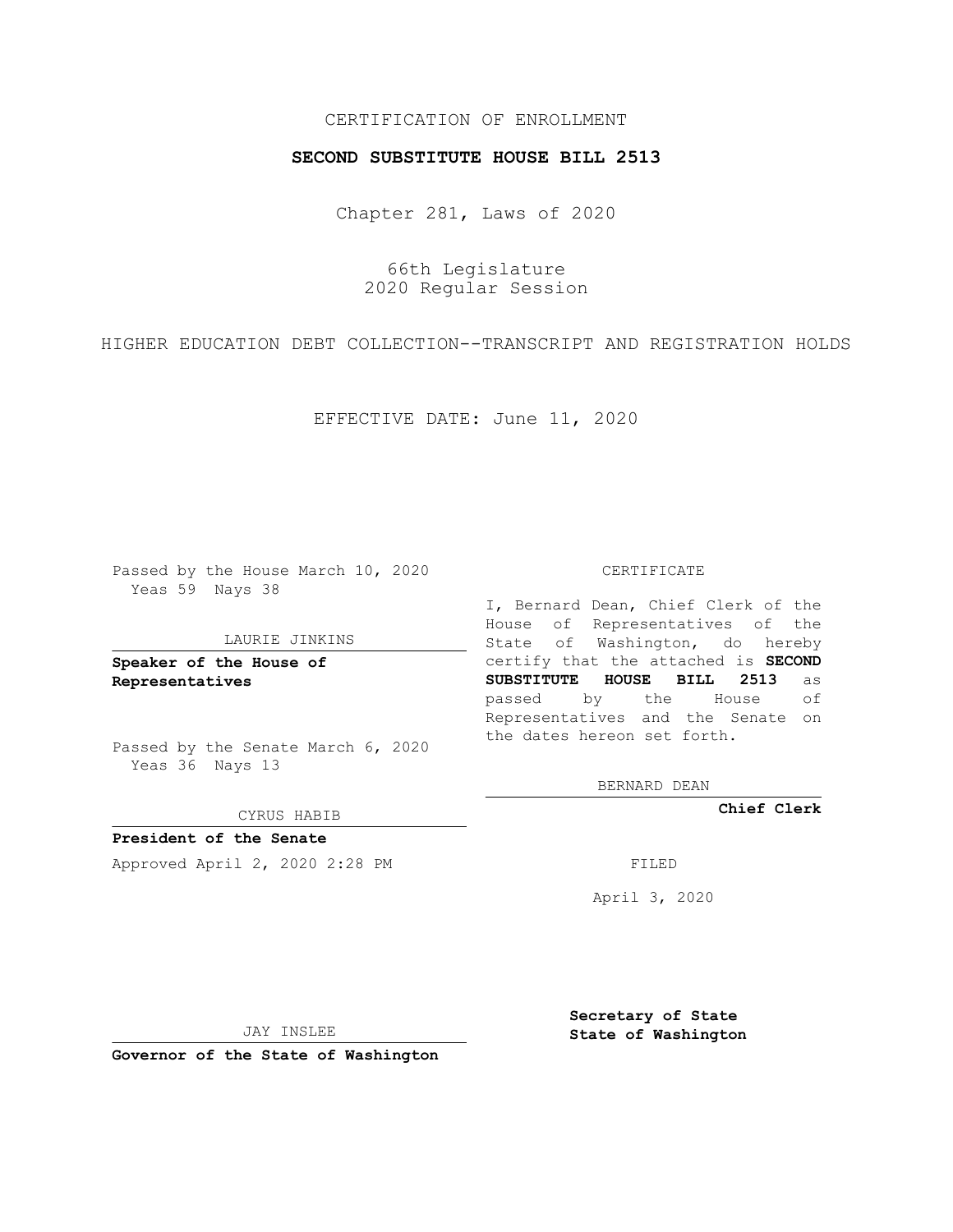## **SECOND SUBSTITUTE HOUSE BILL 2513**

AS AMENDED BY THE SENATE

Passed Legislature - 2020 Regular Session

# **State of Washington 66th Legislature 2020 Regular Session**

**By** House Appropriations (originally sponsored by Representatives Slatter, Leavitt, Ortiz-Self, Valdez, Bergquist, Davis, J. Johnson, Pollet, Goodman, Lekanoff, Ormsby, and Riccelli; by request of Lieutenant Governor)

READ FIRST TIME 02/11/20.

 AN ACT Relating to prohibiting the practice of transcript withholding and limiting the practice of registration holds at institutions of higher education as debt collection practices; amending RCW 28B.10.293; and adding a new section to chapter 28B.10 5 RCW.

6 BE IT ENACTED BY THE LEGISLATURE OF THE STATE OF WASHINGTON:

7 **Sec. 1.** RCW 28B.10.293 and 1977 ex.s. c 18 s 1 are each amended 8 to read as follows:

 ((Each state public or private)) (1) Institutions of higher education may, in the control and collection of any debt or claim due owing to it, impose reasonable financing and late charges, as well as reasonable costs and expenses incurred in the collection of such debts, if provided for in the note or agreement signed by the debtor.

 (2) Institutions of higher education may not do any of the following for the purposes of debt collection, unless the debts are related to nonpayment of tuition fees, room and board fees, or financial aid funds owed:

18 (a) Refuse to provide an official transcript for a current or 19 former student on the grounds that the student owes a debt;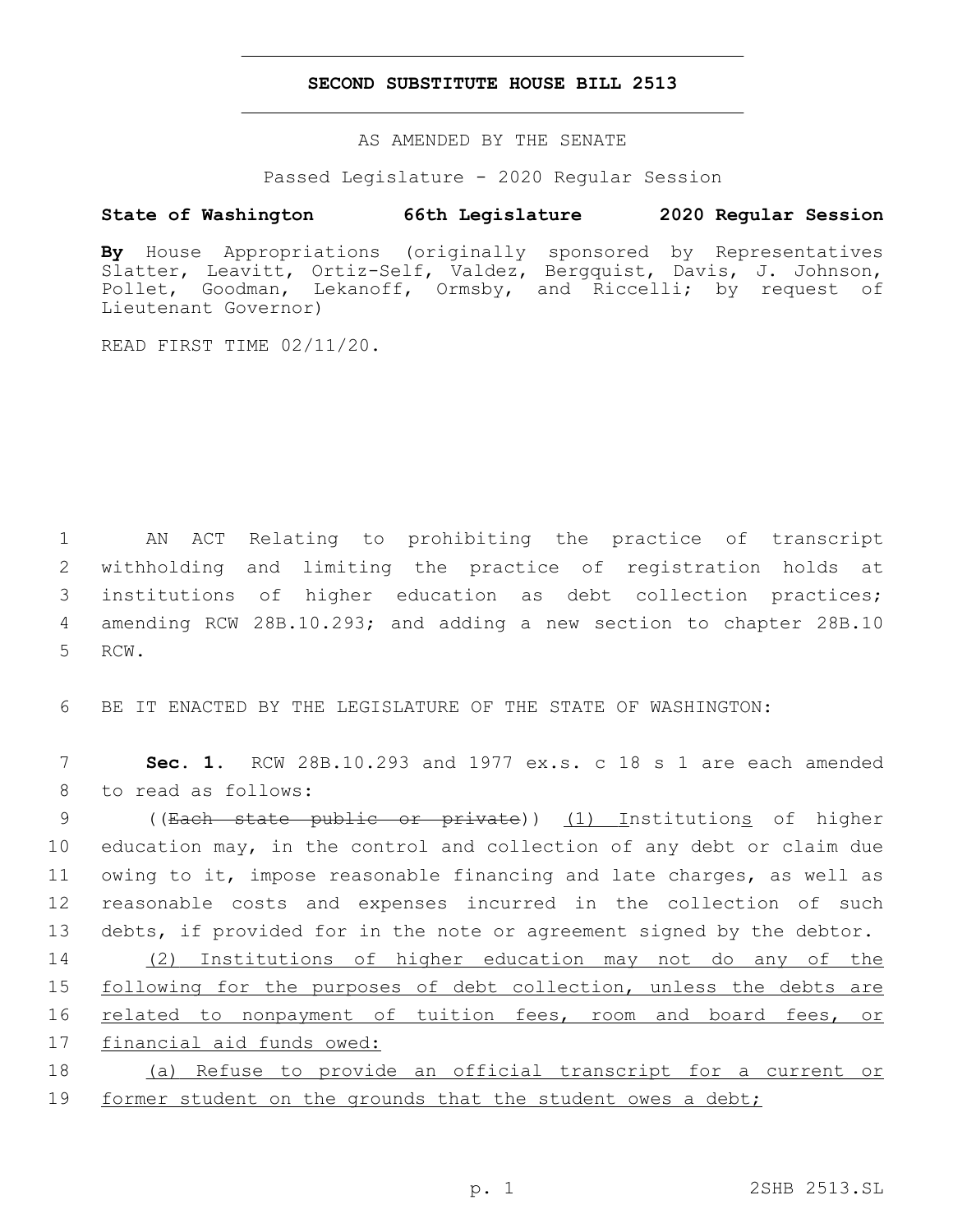| $\mathbf 1$    | Condition the provision of an official transcript<br>on the<br>(b)    |
|----------------|-----------------------------------------------------------------------|
| $\mathbf{2}$   | payment of the debt, other than a fee charged to provide the official |
| 3              | transcript;                                                           |
| $\overline{4}$ | (c) Charge a higher fee for obtaining the official transcript, or     |
| 5              | provide less than favorable treatment of an official transcript       |
| 6              | request because a student owes a debt; or                             |
| 7              | (d) Use transcript issuance as a tool for debt collection.            |
| $\,8\,$        | (3) Institutions of higher education may not withhold a student's     |
| $\mathsf 9$    | official transcript, regardless of debt, except the fee charged to    |
| 10             | provide an official transcript, if the official transcript is         |
| 11             | requested by a student or entity for any of the following purposes:   |
| 12             | (a) Job applications;                                                 |
| 13             | (b) Transferring to another institution;                              |
| 14             | (c) Applying for financial aid;                                       |
| 15             | (d) Pursuit of opportunities in the military or national quard;       |
| 16             | O <sub>L</sub>                                                        |
| 17             | (e) Pursuit of other postsecondary opportunities.                     |
| 18             | Institutions of higher education may<br>not withhold<br>(4)           |
| 19             | registration privileges as a debt collection tool, excluding the case |
| 20             | of any debts related to nonpayment of tuition fees, room and board    |
| 21             | fees, or financial aid funds owed.                                    |
| 22             | (5) If an institution of higher education chooses to withhold         |
| 23             | official transcripts or registration privileges as a tool for debt    |
| 24             | collection, the institution shall disclose to students through a      |
| 25             | secure portal or email and the class registration process the         |
| 26             | following at the start of each academic term:                         |
| 27             | (a) The amount of debt, if any, owed by the student to the            |
| 28             | institution;                                                          |
| 29             | (b) Information on payment of the debt, including who to contact      |
| 30             | to set up a payment plan; and                                         |
| 31             | (c) Any consequences that will result from the nonpayment of the      |
| 32             | debt.                                                                 |
| 33             | (6) For the purposes of this section:                                 |
| 34             | (a) "Debt" means any money, obligation, claim, or sum, due or         |
| 35             | owing, or alleged to be due or owing, from a student.                 |
| 36             | (b) "Financial aid funds owed" means any financial aid funds owed     |
| 37             | to the institution under Title IV, or to the state, due to            |
| 38             | miscalculation, withdrawal, misinformation, or other reason, not      |
| 39             | including standard repayment of student loans.                        |